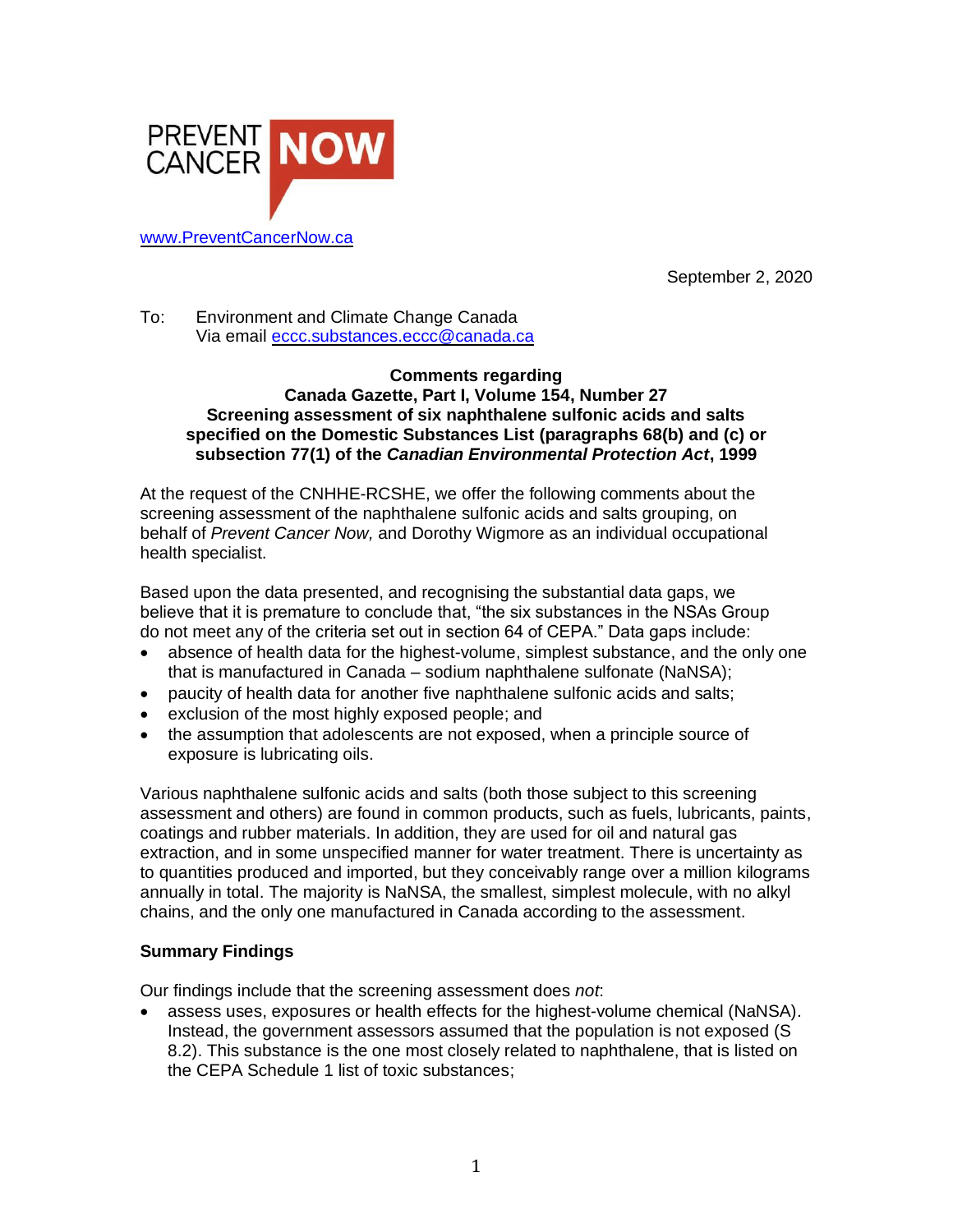- assess health effects via read-across for any molecules with zero or one alkyl chain, in spite of these being the predominant substances in commerce;
- assess exposure to the same molecules in drinking water (Appendix D);
- present *measured* exposure data environmental discharges were modelled, but not human exposures for manufacturing, use or in the environment;
- address exposure of the thousands of workers routinely using common products such as lubricating oils containing naphthalene sulfonates. It is not scientifically rigorous to consider the "general population" while excluding the most highly exposed people, who would be expected to be the first to be affected;
- flag a need to assess workplace issues under the *Hazardous Products Regulations* or occupational health in general;
- consider effects on molecular signalling such as hormone or endocrine effects, that can occur at levels much lower than represented in the animal toxicology, both for the parent compounds and metabolites;
- consider endpoints representing direct endocrine toxicity;
- consider data on reproductive, developmental or genetic toxicity for the predominant substances, although data is noted for three comparator "read across" larger molecule congeners with multiple alkyl chains;
- include measured data on discharges to the environment;
- consider the opportunity for, or alternatives for least-toxic approaches to achieve the results of use of this group of substances.

On this basis, the assessment lacks grounds to conclude that no further action is needed.

# **Further information needs**

In lieu of presenting the evidence, the consultation document notes:

*NaNSA was not identified as posing a high hazard to human health on the basis of classifications by other national or international agencies for carcinogenicity, genotoxicity, developmental toxicity, or reproductive toxicity. Further investigation into the potential health effects of NaNSA was not pursued as exposure of the Canadian general population to this substance is not expected.*

The Canadian assessment should include the detailed evidence and analysis that form the basis of these conclusions, and reference the international agencies.

It is not clear how *CEPA* and precautionary approaches are consistent with setting a bar of "high hazard" before further investigations of hazards to human or environmental health. Manufacturers' warnings about NaNSA noted by the U.S. PubChem [\(https://prubchem.ncbi.nlm.nih.gov\)](https://prubchem.ncbi.nlm.nih.gov/) include:

- avoid breathing dust/fume/gas/mist/vapors/spray (P261)
- wash ... thoroughly after handling (P264)
- use only outdoors or in a well-ventilated area (P271); and
- wear protective gloves/protective clothing/eye protection/face protection (P280).

Trends in manufacture and use of NaNSA, as well as importation and use of other analogues, should also be presented and followed as indicators of exposures of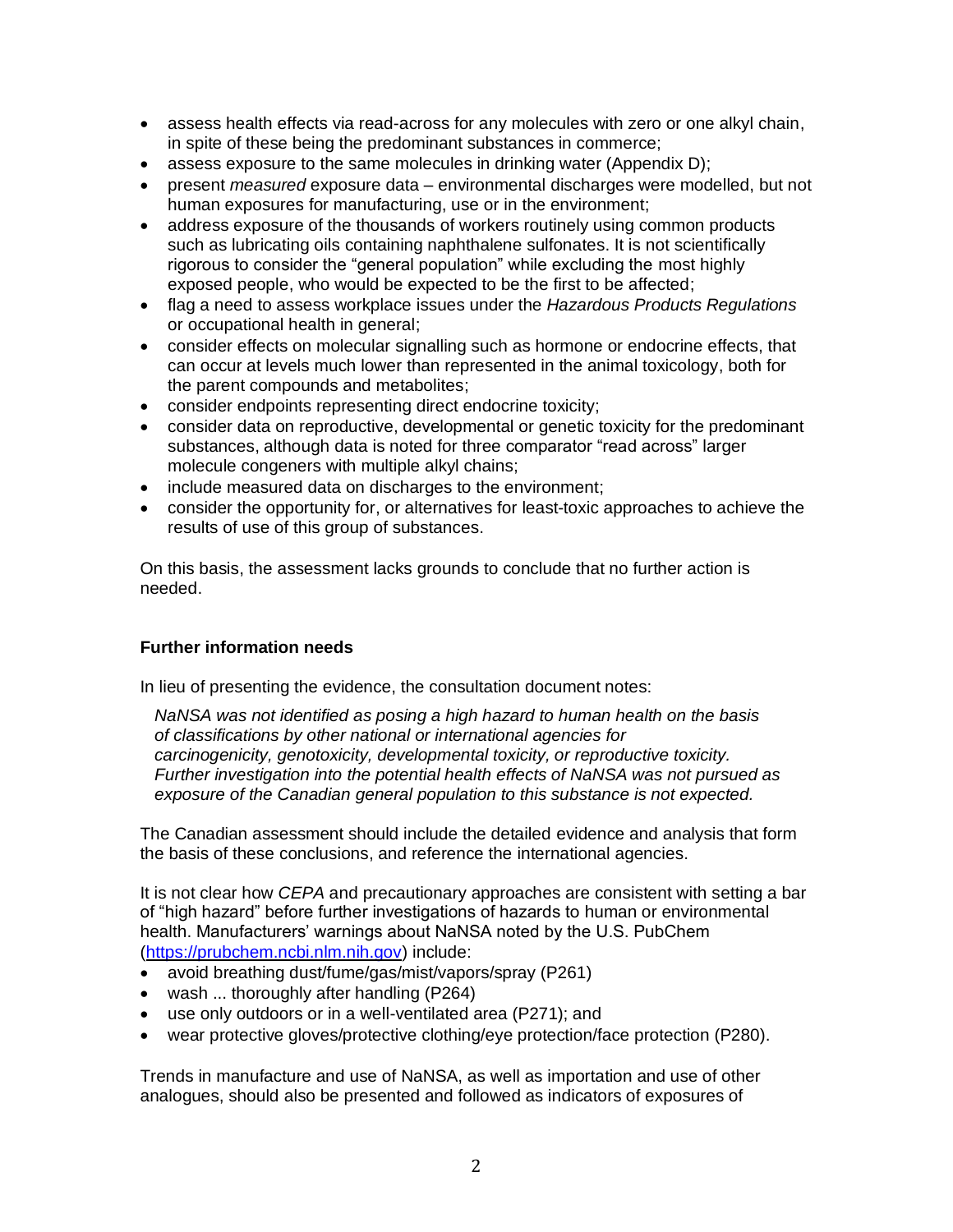workers, their families, their communities and the general public. Instead, claims of confidentiality were accepted, and information from the highest-volume analogue is not included in Table 4-2. It is merely stated that:

*The only uses reported in response to surveys issued pursuant to CEPA section 71 (Environment Canada 2013; ECCC 2018) were industrial and would not result in environmental releases or exposure for the general population (personal communication, email from a stakeholder to the Existing Substances Risk Assessment Bureau, Health Canada, dated August 2018; unreferenced) (Section 7.3.1).*

NaNAS was represented by naphthalene-2-sulphonic acid (2-NAS); there are concerning warnings from the European Chemicals Agency (ECHA [https://www.echa.europa.eu/web/guest/substance-information/-](https://www.echa.europa.eu/web/guest/substance-information/-/substanceinfo/100.003.978) [/substanceinfo/100.003.978](https://www.echa.europa.eu/web/guest/substance-information/-/substanceinfo/100.003.978)

*Danger! According to the classification provided by companies to ECHA in REACH registrations this substance causes severe skin burns and eye damage, is toxic to aquatic life with long lasting effects, is harmful if swallowed, causes serious eye damage and is suspected of causing cancer.*

Hazards such as carcinogenicity should be considered in the human health assessment. As well, use of a threshold of toxicological concern is not justifiable when assessing carcinogens or endocrine disruptors. Indeed, a zero threshold is more reasonable, and the probability of disproportionately high marginal increases in hazards at low doses is a reasonable assumption. Please see our comments regarding "chemicals of low concern", submitted January 21, 2019, where we said "(r)elying on the Threshold of Toxicological Concern (TTC) approach for health effects of hazardous chemicals is not justified."

The further action required, is to gather the necessary data to carry out this evaluation.

# **Chemical Hazards**

Searching of chemical hazards databases (Table 1) identified "warning" and "danger" notices regarding skin and eye damage, irritation and sensitization, but little if any information regarding systemic toxicities. In most cases acute and chronic data is missing or very limited. In fact, the government noted in its statements about uncertainty:

*Substance-specific empirical health effects data, including chronic hazard studies, for DNNSA, CaDNNSA and DNNDSA, and their analogues, were limited or unavailable. .. The available health effects data for the analogues are limited and were accessible only as robust summaries submitted in REACH dossiers.*

#### *Sensitization*

Sensitization to organic chemicals can be very serious, as it is the first step in development of multiple chemical sensitivities. If ignored or downplayed, it can progress to disabling and life-altering effects. Environmental sensitivities is a disability according to a policy under the *Canadian Human Rights Act,* and should be addressed and accommodated in the home and workplace, with least-toxic options.<sup>1</sup>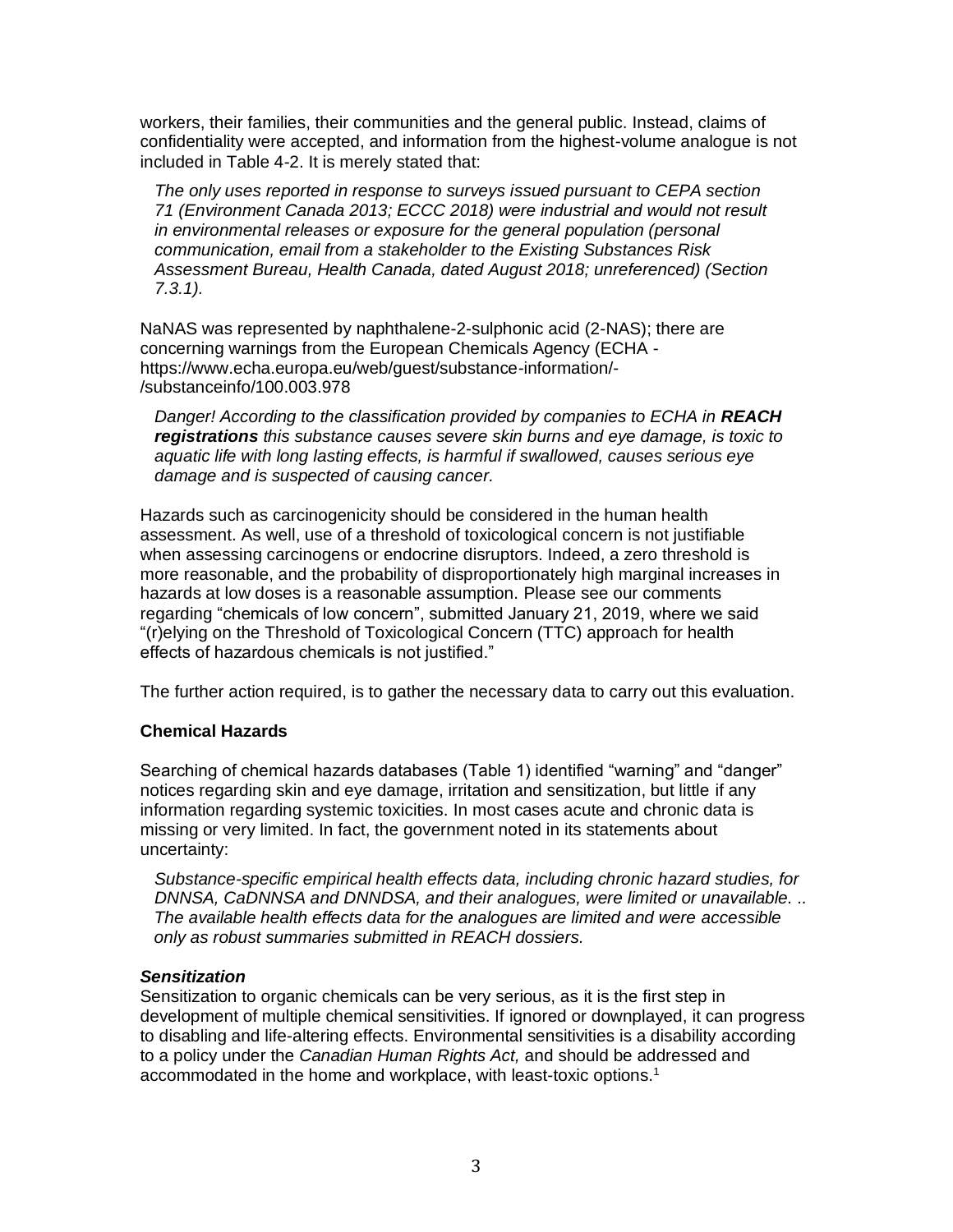# **Hazard statements regarding the Naphthalene Sulfonic Acids and Salts (NSAs) Group**

| <b>Substance</b>                                                                                                                                                | <b>CAS</b><br>number | <b>Pharos/Data Commons</b>                                                                                                                                                         | <b>European Chemicals Agency</b><br>(ECHA)                                                                                                                                                                                                                 | Other                                                                  |
|-----------------------------------------------------------------------------------------------------------------------------------------------------------------|----------------------|------------------------------------------------------------------------------------------------------------------------------------------------------------------------------------|------------------------------------------------------------------------------------------------------------------------------------------------------------------------------------------------------------------------------------------------------------|------------------------------------------------------------------------|
| Naphthalenesulfonic acid,<br>sodium salt (sodium<br>naphthalenesulfonate)<br>(NaNSA)                                                                            | $1321 -$<br>69-3     | LT-UNK: skin irritation; no other<br>information available/known                                                                                                                   | No data to classify                                                                                                                                                                                                                                        | Risctox: no information                                                |
| Naphthalenesulfonic acid,<br>dinonyl (dinonylnaphthalene-<br>sulfonic acid) (DNNSA)                                                                             | 25322-<br>$17-2$     | No GreenScreen.<br><b>DK-EPA - Danish Advisory List: skin</b><br>irritation                                                                                                        | <b>GHS signal: Danger. Causes</b><br>serious eye damage and skin<br>irritation. Data lacking for other<br>hazards                                                                                                                                          | Risctox: no information                                                |
| Naphthalenesulfonic acid,<br>dinonyl-, barium salt (barium<br>dinonylnaphthalenesulfonate)<br>(BaDNNSA)                                                         | 25619-<br>$56-1$     | LT-UNK: EPA IRIS said not<br>classifiable as carcinogen (because<br>of barium). On Cradle to Cradle<br>restricted substances lists (children<br>and biological nutrient materials) | <b>GHS signal: Warning. Harmful if</b><br>inhaled, is harmful if swallowed,<br>causes serious eye and skin<br>irritation, may cause allergic skin<br>reaction. Majority of submitters<br>agree it's a skin sensitiser. Data<br>lacking for chronic hazards | <b>Risctox: Category 4</b><br>acute toxicity, warning<br>(signal word) |
| Naphthalenesulfonic acid,<br>dinonyl-, calcium salt (calcium<br>dinonylnaphthalene-<br>sulfonate) (CaDNNSA)                                                     | 57855-<br>$77-3$     | LT-P1: water toxin (Germany)<br>DK-EPA - Danish Advisory List: skin<br>irritation                                                                                                  | <b>GHS signal: Warning. causes</b><br>serious eye irritation, causes skin<br>irritation and may cause an allergic<br>skin reaction. Majority of submitters<br>agree it's a skin sensitiser. Data<br>lacking for chronic hazards.                           | Risctox: no information                                                |
| Naphthalenedisulfonic acid,<br>dinonyl- (dinonylnaph-<br>thalenedisulfonic acid)<br>(DNNDSA)                                                                    | 60223-<br>$95 - 2$   | LT-UNK: CEPA bioaccumulative;<br><b>REACH manufacturers submissions</b><br>say skin irritant, serious eye damage,<br>very toxic to aquatic life (with long-<br>term effects)       | GHS signal: <b>Warning</b> . in one site;<br><b>Danger</b> in another. Causes serious<br>eye damage and skin irritation,<br>harmful to aquatic life with long<br>lasting effects. Data lacking for<br>most hazards.                                        | Risctox: no information                                                |
| Naphthalenesulfonic acid,<br>bis(1-methylethyl)-, compd.<br>with cyclohexanamine (1:1)<br>(cyclohexylammonium<br>diisopropylnaphthalene-<br>sulfonate) (CDINSA) | 68425-<br>$61 - 6$   | LT-UNK: CEPA designations                                                                                                                                                          | <b>GHS signal: Warning. Causes</b><br>serious eye and skin irritation. Data<br>lacking for most hazards.                                                                                                                                                   | Riscotox: no information                                               |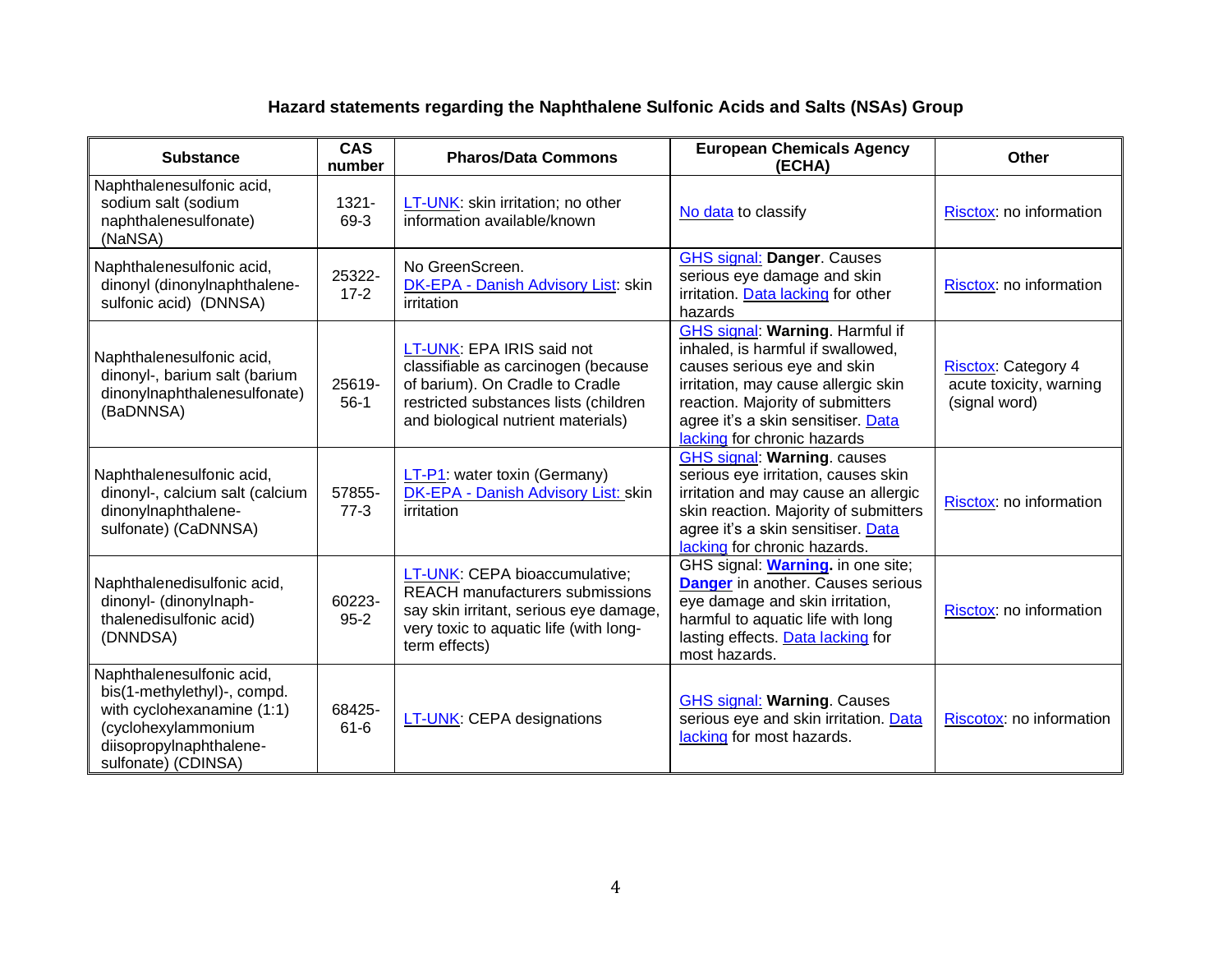## **Endocrine disruption**

Naphthalene is listed on CEPA Schedule 1. Its conjugated ring structure, noted as important in Appendix F, is a hallmark of endocrine disruptors. Hormones have similar structures; however, the assessors of these naphthalene derivatives emphasised analogues with multiple large alkyl groups – substances that would be expected to be less likely to exert the same effects, due to steric hindrance by the alkyl chains.

Endocrine disruption would affect the exposed individual (particularly worker) as well as his or her family, particularly offspring.

Although not noted, there is evidence accruing among regulatory authorities that substances are interfering with the chemical signalling that is central to development (physical including neurological), metabolism, reproduction and aging.<sup>2,3</sup> Our submission cannot cover the entire scope of findings regarding these multiple chemicals, but we provide as an example findings from U.S. Environmental Protection Agency Tox21/ToxCast for NaNAS and metabolites, summarized in Table 2. 1- and 2-NaNAS have many fewer hits than their metabolites, which have the hallmarks of being endocrine disruptors and carcinogens.

| Table 2. Numbers of "Active" findings in U.S. Environmental Protection Agency |
|-------------------------------------------------------------------------------|
| ToxCast screening, indicating binding with nuclear or cellular receptors and  |
| potential disruption of normal reproduction, development and homeostasis      |

| <b>Substance ID</b>                                           | <b>Number of "Active"</b><br><b>Hits</b> | <b>Example targets affected</b>                                                                                                                                                                                                                                                                                                                                                               |
|---------------------------------------------------------------|------------------------------------------|-----------------------------------------------------------------------------------------------------------------------------------------------------------------------------------------------------------------------------------------------------------------------------------------------------------------------------------------------------------------------------------------------|
| Sodium 1-<br>naphthalenesulfonate<br>130-14-3   DTXSID3042394 | $\overline{2}$                           | DNA repair, cytotoxicity                                                                                                                                                                                                                                                                                                                                                                      |
| Sodium 2-<br>naphthalenesulfonate<br>532-02-5   DTXSID4041442 | 16                                       | DNA binding, non-steroidal nuclear<br>receptor, cell cycle & death                                                                                                                                                                                                                                                                                                                            |
| Metabolite, 1-naphthol                                        | 52                                       | Steroidal & non-steroidal nuclear<br>receptors, mitochondrial (multiple),<br>DNA binding & synthesis, cell<br>viability, DNA repair, thyroid,<br>oxidoreductase, neurotransmitter,<br>cell adhesion, coagulation,<br>immune modulators,                                                                                                                                                       |
| Metabolite, 2-naphthol                                        | 114                                      | Kinase, oxidoreductase, steroidal<br>nuclear receptor (multiple),<br>neurotransmitter, thyroid,<br>cytotoxicity, aromatase inhibition,<br>mitochondrial, DNA binding &<br>synthesis, nuclear receptor<br>binding, cell viability, multiple<br>developmental defects (zebrafish),<br>cytokines, coagulation factors,<br>immunoglobulins, inflammatory<br>factors, multiple steroidal reporters |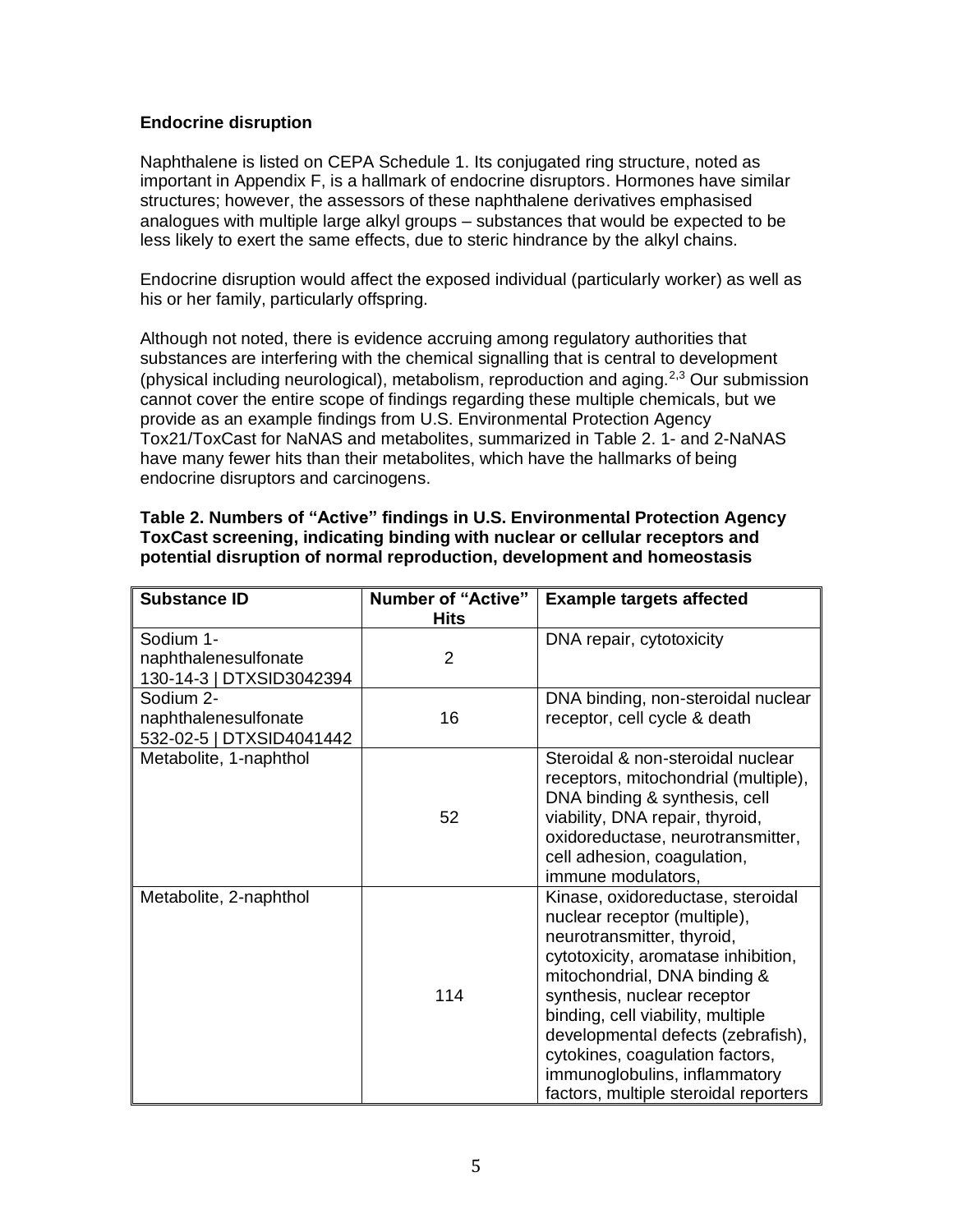## **What is the validity of modelled data?**

As outlined in Table 2, environmental and human health effects of metabolites and degradation products may dwarf the effects of the parent compounds, and there is no transparency as to the extent of these considerations. As well, other sources of naphthalene derivatives in wastewater such as azo dye degradation products, merit being considered in a cumulative assessment.

#### **Independent peer review**

Like other assessments, this was submitted for external review by individuals connected with commercial firms. There are serious concerns that the corporate connections of the individuals and companies selected to review this and other assessments are not consistent with independent peer review. Ethical, independent peer review is required, to take advantage of the knowledge and experiences of university researchers and otherwise independent specialists with no vested interest in the substances at hand.

We recommend that the government expand its list of external reviewers, in consultation with groups such as academic institutions, the Office of the Science Advisor, the CNHHE-RCSHE, the Institute for Work & Health and the Canadian Association for Research on Work and Health. Bringing in a variety of outsiders with different knowledge bases and perspectives will strengthen the programme and make its consultation process much more effective. It will avoid the current situation with external concerns and criticisms getting on the table only after the government's draft document is released, and when those who have worked on documents are, understandably, more defensive about the time and effort they have expended and the deadlines they deal with.

For us, and others, the issue is about credibility and consequences. Canada's CMP is cited by people outside this country for its results. For example, the Global Silicones Council made this statement when it approved of Canada's decision on D5:

*Canada's leadership on chemical management issues continues to demonstrate that regulators can simultaneously protect the environment and human health, while promoting product innovation.*

It is not unique. For example, Chemical Industry Association of Canada (CIAC) website says it is very supportive of the program and its accomplishments.<sup>1</sup> It is rarer to find accolades from NGOs and non-industry voices, but it still happens.

This kind of recognition brings a responsibility to ensure the government is using effective due diligence to protect human and environmental health. There can be disturbing consequences when Canada assesses a substance as not harmful to human health or the environment, and others use that information elsewhere. For example, as described in Dorothy Wigmore's comments about siloxanes (August 6, 2019), the American Chemistry Council used CMP assessments to (fairly successfully) demand at least three US states de-list siloxanes from hazardous

<sup>1</sup> <https://canadianchemistry.ca/advocacy/chemicals-management/keeping-canadians-healthy/>